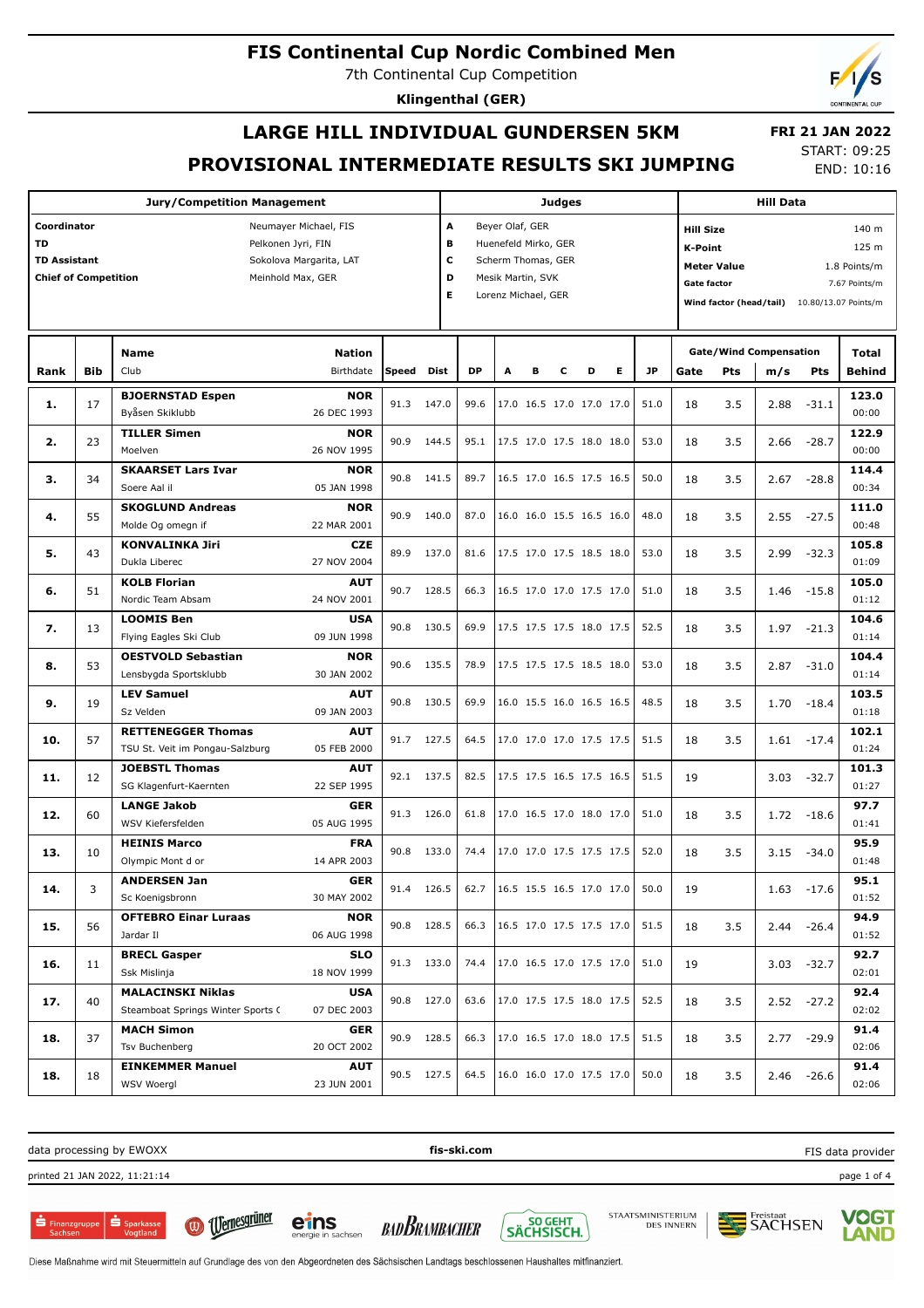7th Continental Cup Competition

**Klingenthal (GER)**

### **LARGE HILL INDIVIDUAL GUNDERSEN 5KM**

 **FRI 21 JAN 2022** START: 09:25

# **PROVISIONAL INTERMEDIATE RESULTS SKI JUMPING**

END: 10:16

|      |                |                                   |                           |       |             |      |   |   |                          |   |   |           |      |            | <b>Gate/Wind Compensation</b> |               | END. IU.IO<br>Total |
|------|----------------|-----------------------------------|---------------------------|-------|-------------|------|---|---|--------------------------|---|---|-----------|------|------------|-------------------------------|---------------|---------------------|
|      |                | <b>Name</b>                       | <b>Nation</b>             |       |             |      |   |   |                          |   |   |           |      |            |                               |               |                     |
| Rank | <b>Bib</b>     | Club                              | Birthdate                 | Speed | <b>Dist</b> | DP   | A | в | с                        | D | Е | <b>JP</b> | Gate | <b>Pts</b> | m/s                           | Pts           | Behind              |
| 20.  | 49             | <b>MUELLER Pascal</b>             | <b>SUI</b>                | 91.0  | 125.0       | 60.0 |   |   | 16.0 15.5 17.0 17.0 17.0 |   |   | 50.0      | 18   | 3.5        | 2.15                          | $-23.2$       | 90.3                |
|      |                | Einsiedeln                        | 17 JUL 2001               |       |             |      |   |   |                          |   |   |           |      |            |                               |               | 02:11               |
| 21.  | 41             | <b>FRANK Christian</b>            | <b>GER</b>                | 90.5  | 126.5       | 62.7 |   |   | 16.5 16.5 17.0 17.5 17.5 |   |   | 51.0      | 18   | 3.5        | 2.57                          | $-27.8$       | 89.4                |
|      |                | Sk Berchtesgaden                  | 17 JUN 2001               |       |             |      |   |   |                          |   |   |           |      |            |                               |               | 02:14               |
| 22.  | 50             | <b>MAZURCHUK Dmytro</b>           | <b>UKR</b>                | 89.7  | 122.5       | 55.5 |   |   | 16.5 16.5 17.0 17.5 16.5 |   |   | 50.0      | 18   | 3.5        | 1.84                          | $-19.9$       | 89.1                |
|      |                | Kremenets Ski school              | 19 JAN 1999               |       |             |      |   |   |                          |   |   |           |      |            |                               |               | 02:16               |
| 23.  | 9              | <b>FLETCHER Taylor</b>            | <b>USA</b>                | 91.5  | 131.5       | 71.7 |   |   | 17.0 17.0 17.0 17.5 17.5 |   |   | 51.5      | 19   |            | 3.17                          | $-34.2$       | 89.0                |
|      |                | Steamboat Springs Winter Sports C | 11 MAY 1990               |       |             |      |   |   |                          |   |   |           |      |            |                               |               | 02:16               |
| 24.  | $\overline{2}$ | <b>STENZEL Richard</b>            | <b>GER</b>                | 90.5  | 126.5       | 62.7 |   |   | 17.0 16.0 17.0 17.5 17.0 |   |   | 51.0      | 19   |            | 2.36                          | $-25.5$       | 88.2                |
|      |                | SC Motor Zelle-Mehlis             | 26 OCT 2005               |       |             |      |   |   |                          |   |   |           |      |            |                               |               | 02:19               |
| 25.  | 52             | <b>SHUMATE Jared</b>              | <b>USA</b>                | 90.2  | 121.0       | 52.8 |   |   | 16.5 16.5 16.5 17.0 16.5 |   |   | 49.5      | 18   | 3.5        | 1.78                          | $-19.2$       | 86.6                |
|      |                | Park City Ski and Snowboard       | 06 MAR 1999               |       |             |      |   |   |                          |   |   |           |      |            |                               |               | 02:26               |
| 26.  | 48             | <b>BURAAS Lars</b><br>Hurdal IL   | <b>NOR</b><br>17 JAN 1995 | 90.6  | 119.0       | 49.2 |   |   | 16.5 16.5 16.5 17.5 17.0 |   |   | 50.0      | 18   | 3.5        | 1.87                          | $-20.2$       | 82.5<br>02:42       |
|      |                | <b>THANNHEIMER Wendelin</b>       | <b>GER</b>                |       |             |      |   |   |                          |   |   |           |      |            |                               |               | 82.4                |
| 27.  | 58             | Sc Oberstdorf                     | 25 NOV 1999               | 91.4  | 117.0       | 45.6 |   |   | 16.5 16.5 16.5 17.0 16.5 |   |   | 49.5      | 18   | 3.5        | 1.50                          | $-16.2$       | 02:42               |
|      |                | <b>RAINER Marc Luis</b>           | <b>AUT</b>                |       |             |      |   |   |                          |   |   |           |      |            |                               |               | 82.2                |
| 28.  | 46             | SK Saalfelden-Salzburg            | 22 SEP 1999               | 90.6  | 122.5       | 55.5 |   |   | 16.0 15.5 16.5 17.5 16.5 |   |   | 49.0      | 18   | 3.5        | 2.39                          | $-25.8$       | 02:43               |
|      |                | <b>GALUNIN Artem</b>              | <b>RUS</b>                |       |             |      |   |   |                          |   |   |           |      |            |                               |               | 81.8                |
| 29.  | 39             | Nizhny Novgorod                   | 08 OCT 1999               | 90.7  | 121.5       | 53.7 |   |   | 16.5 15.5 15.5 17.0 16.0 |   |   | 48.0      | 18   | 3.5        | 2.17                          | $-23.4$       | 02:45               |
|      |                | NIITTYKOSKI Otto                  | <b>FIN</b>                |       |             |      |   |   |                          |   |   |           |      |            |                               |               | 81.4                |
| 30.  | 4              | Ylistaron Kilpaveljet             | 13 MAR 2001               | 91.4  | 119.0       | 49.2 |   |   | 16.0 16.5 16.5 17.5 17.0 |   |   | 50.0      | 19   |            | 1.65                          | $-17.8$       | 02:46               |
|      |                | <b>MACH David</b>                 | <b>GER</b>                |       |             |      |   |   |                          |   |   |           |      |            |                               |               | 77.2                |
| 31.  | 59             | Tsv Buchenberg                    | 14 MAY 2000               | 90.9  | 121.0       | 52.8 |   |   | 16.5 16.5 16.5 17.5 17.0 |   |   | 50.0      | 18   | 3.5        | 2.69                          | $-29.1$       | 03:03               |
|      |                | <b>HUETTEL Simon</b>              | <b>GER</b>                |       |             |      |   |   |                          |   |   |           |      |            |                               |               | 77.0                |
| 32.  | 28             | Wsv 1922 Weissenstadt             | 04 AUG 1999               |       | 91.2 118.0  | 47.4 |   |   | 16.0 16.5 16.5 17.0 16.5 |   |   | 49.5      | 18   | 3.5        | 2.17                          | $-23.4$       | 03:04               |
|      |                | <b>FLATLA Kasper Moen</b>         | <b>NOR</b>                |       |             |      |   |   |                          |   |   |           |      |            |                               |               | 77.0                |
| 32.  | 15             | Jardar II                         | 22 FEB 1999               |       | 91.3 117.0  | 45.6 |   |   | 16.5 16.5 16.5 17.5 17.0 |   |   | 50.0      | 18   | 3.5        | 2.05                          | $-22.1$       | 03:04               |
|      |                | <b>SHUMBARETS Oleksandr</b>       | <b>UKR</b>                |       |             |      |   |   |                          |   |   |           |      |            |                               |               | 75.6                |
| 34.  | 20             | Kremenets Ski school              | 17 SEP 2001               |       | 90.1 121.5  | 53.7 |   |   | 16.0 16.0 16.5 17.0 16.0 |   |   | 48.5      | 18   | 3.5        | 2.79                          | $-30.1$       | 03:10               |
| 35.  | 7              | <b>REITER Severin</b>             | <b>AUT</b>                |       | 91.2 121.5  | 53.7 |   |   | 15.0 15.0 15.0 16.5 15.0 |   |   | 45.0      | 19   |            | 2.18                          | $-23.5$       | 75.2                |
|      |                | SC Bischofshofen                  | 30 JAN 2004               |       |             |      |   |   |                          |   |   |           |      |            |                               |               | 03:11               |
| 36.  | 47             | <b>SIEGEMUND Nick</b>             | <b>GER</b>                |       | 91.3 113.0  | 38.4 |   |   | 16.0 15.5 16.0 17.0 16.0 |   |   | 48.0      | 18   | 3.5        | 1.46                          | $-15.8$       | 74.1                |
|      |                | Vsc Klingenthal                   | 12 AUG 2000               |       |             |      |   |   |                          |   |   |           |      |            |                               |               | 03:16               |
| 36.  | 29             | <b>AHTAVA Rasmus</b>              | FIN                       |       | 90.3 123.5  | 57.3 |   |   | 17.0 16.5 17.0 17.5 17.0 |   |   | 51.0      | 18   | 3.5        | 3.49                          | $-37.7$       | 74.1                |
|      |                | Vuokattisport Club                | 14 MAR 2001               |       |             |      |   |   |                          |   |   |           |      |            |                               |               | 03:16               |
| 38.  | 6              | <b>STANONIK Erazem</b>            | <b>SLO</b>                |       | 90.8 121.5  | 53.7 |   |   | 15.0 15.0 15.0 17.0 15.5 |   |   | 45.5      | 19   |            |                               | 2.72 -29.4    | 69.8                |
|      |                | SSK NORICA ZIRI                   | 23 JAN 2002               |       |             |      |   |   |                          |   |   |           |      |            |                               |               | 03:33               |
| 39.  | 21             | <b>VRBEK Uros</b>                 | <b>SLO</b>                |       | 90.7 112.5  | 37.5 |   |   | 16.0 16.0 16.0 17.0 16.5 |   |   | 48.5      | 18   | 3.5        |                               | $1.86 - 20.1$ | 69.4                |
|      |                | Ssk Smartno na pohorju            | 01 APR 2003               |       |             |      |   |   |                          |   |   |           |      |            |                               |               | 03:34               |
| 40.  | 26             | <b>KARHUMAA Waltteri</b>          | FIN                       |       | 90.3 116.5  | 44.7 |   |   | 16.0 16.5 16.5 17.0 16.5 |   |   | 49.5      | 18   | 3.5        |                               | $2.64 - 28.5$ | 69.2                |
|      |                | Ounasvaara Ski club               | 07 JUN 2002               |       |             |      |   |   |                          |   |   |           |      |            |                               |               | 03:35               |
| 41.  | 27             | <b>ANDREWS Grant</b>              | <b>USA</b>                |       | 90.3 116.0  | 43.8 |   |   | 16.0 16.0 16.5 17.0 16.0 |   |   | 48.5      | 18   | 3.5        |                               | 2.61 -28.2    | 67.6                |
|      |                | Steamboat Springs Winter Sports C | 03 DEC 1997               |       |             |      |   |   |                          |   |   |           |      |            |                               |               | 03:42               |
| 42.  | 32             | <b>PARK Jeun</b>                  | KOR                       |       | 90.5 114.0  | 40.2 |   |   | 16.5 16.5 16.0 17.0 16.0 |   |   | 49.0      | 18   | 3.5        |                               | 2.65 -28.6    | 64.1                |
|      |                |                                   | 11 MAR 1993               |       |             |      |   |   |                          |   |   |           |      |            |                               |               | 03:56               |
| 43.  | 54             | <b>OBERMEYR Fabio</b>             | <b>AUT</b>                |       | 90.8 108.5  | 30.3 |   |   | 16.0 15.0 15.0 17.0 15.5 |   |   | 46.5      | 18   | 3.5        |                               | $1.54 - 16.6$ | 63.7                |
|      |                | WSC Bad Mitterndorf               | 08 AUG 2000               |       |             |      |   |   |                          |   |   |           |      |            |                               |               | 03:57               |

data processing by EWOXX **fis-ski.com**

printed 21 JAN 2022, 11:21:14 page 2 of 4

 $S_{\text{parkass}}$  $\mathbf{S}$  Finanzgruppe



**BADBRAMBACHER** 



STAATSMINISTERIUM<br>DES INNERN



FIS data provider

**VOGT** LAND

Diese Maßnahme wird mit Steuermitteln auf Grundlage des von den Abgeordneten des Sächsischen Landtags beschlossenen Haushaltes mitfinanziert.

eins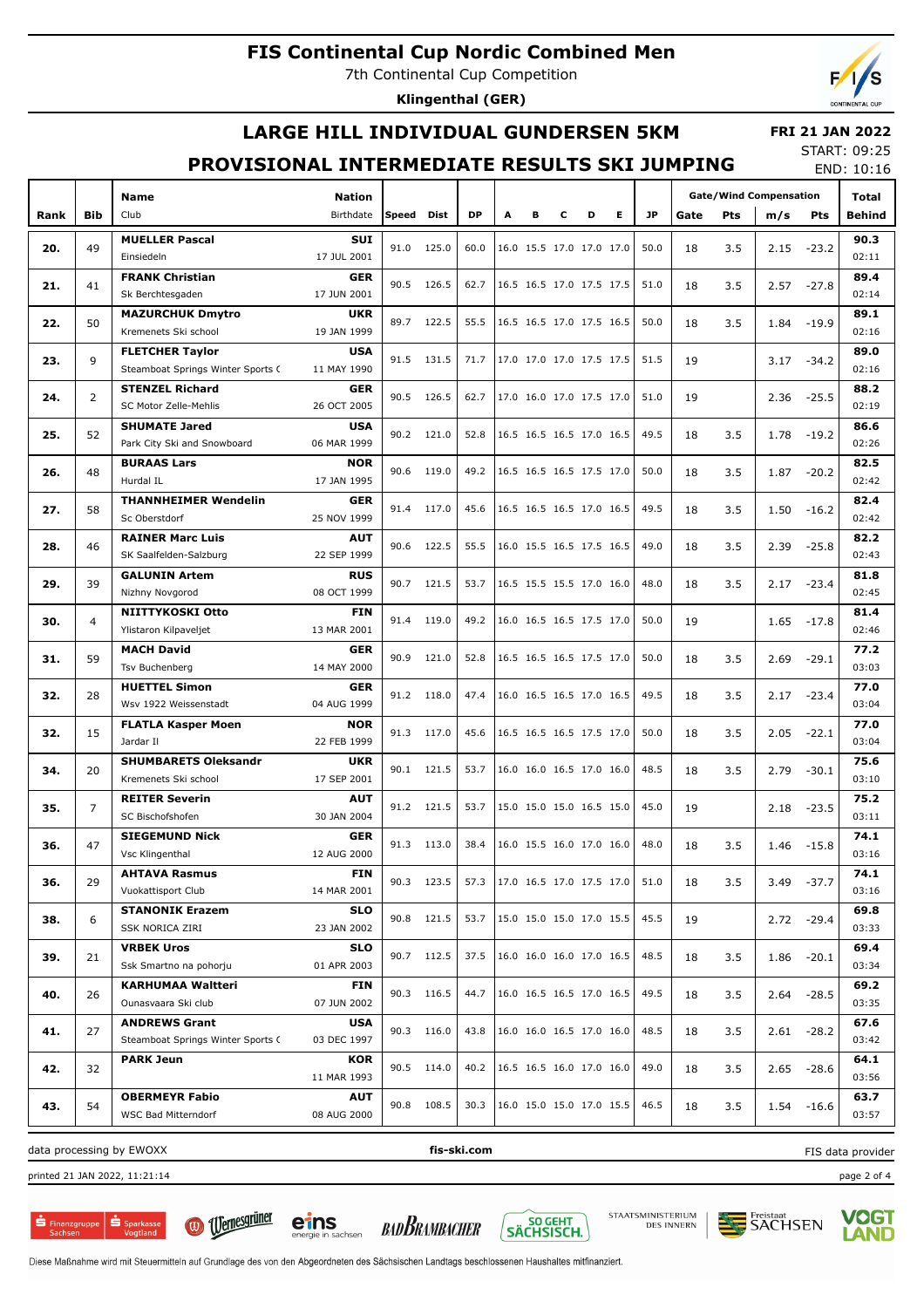7th Continental Cup Competition

**Klingenthal (GER)**

## **LARGE HILL INDIVIDUAL GUNDERSEN 5KM**

#### **FRI 21 JAN 2022** START: 09:25

### **PROVISIONAL INTERMEDIATE RESULTS SKI JUMPING**

END: 10:16

|      |              | <b>Name</b>                       | <b>Nation</b> |              |             |           |                          |   |                          |                          |                          |      |      |            | <b>Gate/Wind Compensation</b> |               | <b>Total</b>  |       |
|------|--------------|-----------------------------------|---------------|--------------|-------------|-----------|--------------------------|---|--------------------------|--------------------------|--------------------------|------|------|------------|-------------------------------|---------------|---------------|-------|
| Rank | <b>Bib</b>   | Club                              | Birthdate     | <b>Speed</b> | <b>Dist</b> | <b>DP</b> | A                        | B | c                        | D                        | Е                        | JP   | Gate | <b>Pts</b> | m/s                           | Pts           | <b>Behind</b> |       |
|      |              | <b>KERSTING Lenard</b>            | <b>GER</b>    | 92.1         | 120.5       | 51.9      | 16.5 16.5 16.5 16.5 16.5 |   |                          |                          |                          |      |      |            |                               |               | 63.5          |       |
| 44.  | $\mathbf{1}$ | Sk Winterberg                     | 17 APR 2002   |              |             |           |                          |   |                          |                          |                          | 49.5 | 19   |            |                               | $3.51 - 37.9$ | 03:58         |       |
| 45.  | 30           | <b>MASTIEV Samir</b>              | <b>RUS</b>    |              | 89.8 116.5  | 44.7      |                          |   |                          | 15.0 14.5 15.5 16.5 16.0 |                          | 46.5 | 18   | 3.5        | 2.97                          | $-32.1$       | 62.6          |       |
|      |              | Ekaterinburg Dinamo               | 13 JAN 1993   |              |             |           |                          |   |                          |                          |                          |      |      |            |                               |               | 04:02         |       |
| 46.  | 25           | <b>GOOD Jasper</b>                | <b>USA</b>    | 90.3         | 113.5       | 39.3      |                          |   | 16.0 16.0 16.0 17.0 16.5 |                          |                          | 48.5 | 18   | 3.5        | 2.76                          | $-29.8$       | 61.5          |       |
|      |              | Steamboat Springs Winter Sports ( | 10 MAY 1996   |              |             |           |                          |   |                          |                          |                          |      |      |            |                               |               | 04:06         |       |
| 47.  | 38           | <b>PAEAEKKOENEN Jesse</b>         | <b>FIN</b>    | 90.6         | 108.5       | 30.3      |                          |   | 16.0 16.0 16.0 17.0 16.0 |                          |                          | 48.0 | 18   | 3.5        | 2.15                          | $-23.2$       | 58.6          |       |
|      |              | Puijo Skiclub                     | 11 MAR 1999   |              |             |           |                          |   |                          |                          |                          |      |      |            |                               |               | 04:18         |       |
| 48.  | 14           | <b>CLARET TOURNIER Samy</b>       | <b>FRA</b>    | 90.7         | 109.5       | 32.1      |                          |   | 15.5 15.5 16.0 16.5 16.0 |                          |                          | 47.5 | 18   | 3.5        | 2.32                          | $-25.1$       | 58.0          |       |
|      |              | C.S chamonix                      | 20 MAY 1999   |              |             |           |                          |   |                          |                          |                          |      |      |            |                               |               | 04:20         |       |
| 49.  | 5            | <b>DOLEZAL Lukas</b>              | <b>CZE</b>    | 90.8         | 114.0       | 40.2      |                          |   |                          |                          | 14.0 13.5 15.0 15.0 15.0 | 44.0 | 19   |            | 2.79                          | $-30.1$       | 54.1          |       |
|      |              | Dukla Liberec                     | 21 FEB 2006   |              |             |           |                          |   |                          |                          |                          |      |      |            |                               |               | 04:36         |       |
| 50.  | 31           | <b>SOMMERFELDT Tristan</b>        | <b>GER</b>    | 90.1         | 106.5       | 26.7      |                          |   | 16.0 16.0 16.0 17.0 16.0 |                          |                          | 48.0 | 18   | 3.5        | 2.40                          | $-25.9$       | 52.3          |       |
|      |              | Wsc Erzgebirge oberwiesenthal     | 16 DEC 2004   |              |             |           |                          |   |                          |                          |                          |      |      |            |                               |               |               | 04:43 |
| 51.  | 35           | <b>PASICHNYK Viktor</b>           | <b>UKR</b>    | 90.3         | 110.5       | 33.9      |                          |   | 16.0 16.0 16.0 16.5 16.0 |                          |                          | 48.0 | 18   | 3.5        | 3.30                          | $-35.6$       | 49.8          |       |
|      |              | Kremenets Ski School              | 02 DEC 1992   |              |             |           |                          |   |                          |                          |                          |      |      |            |                               |               | 04:53         |       |
| 52.  | 45           | <b>BARKOV Viacheslav</b>          | <b>RUS</b>    | 90.6         | 105.0       | 24.0      |                          |   | 15.5 15.5 15.5 16.5 15.5 |                          |                          | 46.5 | 18   | 3.5        | 2.59                          | $-28.0$       | 46.0          |       |
|      |              | SDUSHOR UOR 2 MOSCOW              | 28 FEB 1992   |              |             |           |                          |   |                          |                          |                          |      |      |            |                               |               | 05:08         |       |
| 53.  | 22           | <b>ROCHAT Tom</b>                 | <b>FRA</b>    | 90.1         | 98.0        | 11.4      |                          |   | 15.5 15.5 15.5 16.0 15.5 |                          |                          | 46.5 | 18   | 3.5        | 1.68                          | $-18.1$       | 43.3          |       |
|      |              | Ski Club xonrupt                  | 20 JAN 2003   |              |             |           |                          |   |                          |                          |                          |      |      |            |                               |               | 05:19         |       |
| 54.  | 33           | <b>SIMEK Jan</b>                  | <b>CZE</b>    | 91.3         | 104.5       | 23.1      |                          |   | 15.5 15.5 15.5 17.0 15.0 |                          |                          | 46.5 | 18   | 3.5        | 2.80                          | $-30.2$       | 42.9          |       |
|      |              | Dukla Liberec                     | 01 JUL 2003   |              |             |           |                          |   |                          |                          |                          |      |      |            |                               |               | 05:20         |       |
| 55.  | 16           | <b>HREBENIUK Vitaliy</b>          | <b>UKR</b>    | 90.0         | 92.5        | 1.5       |                          |   |                          |                          |                          |      |      | 3.5        | 1.60                          | $-17.3$       | 29.7          |       |
|      |              | Kremenets Ski school              | 27 SEP 2001   |              |             |           |                          |   |                          | 13.5 14.0 14.0 14.5 14.0 |                          | 42.0 | 18   |            |                               |               | 06:13         |       |
| 56.  | 42           | <b>HAHN Martin</b>                | <b>GER</b>    | 90.2         | 99.5        | 14.1      |                          |   |                          |                          |                          | 42.5 | 18   | 3.5        |                               |               | 26.4          |       |
|      |              | VSC Klingenthal                   | 06 MAY 1997   |              |             |           | 14.5 13.5 14.0 15.0 14.0 |   |                          |                          |                          |      |      |            |                               | $3.12 - 33.7$ | 06:26         |       |

| Did not start |                  |  |  |  |  |  |  |  |  |  |
|---------------|------------------|--|--|--|--|--|--|--|--|--|
| <b>Bib</b>    | Name             |  |  |  |  |  |  |  |  |  |
| 44            | SCHUMANN Stephen |  |  |  |  |  |  |  |  |  |

| <b>Disqualified</b> |                      |                 |  |  |  |  |  |  |  |  |  |
|---------------------|----------------------|-----------------|--|--|--|--|--|--|--|--|--|
| <b>Bib</b>          | <b>Name</b>          | Reason          |  |  |  |  |  |  |  |  |  |
| 8                   | <b>GARBAJS Matic</b> | NPS - SCE4 Suit |  |  |  |  |  |  |  |  |  |
| 24                  | MILANIN Aleksandr    | NPS - SCE4 Suit |  |  |  |  |  |  |  |  |  |
| 36                  | <b>TYRODE Mael</b>   | SCE4 Suit       |  |  |  |  |  |  |  |  |  |

| <b>Weather Information</b> |          |      |      |                 |      |              |      |  |  |  |  |  |  |
|----------------------------|----------|------|------|-----------------|------|--------------|------|--|--|--|--|--|--|
|                            |          | Snow | Air  | <b>Humidity</b> |      | Wind $[m/s]$ |      |  |  |  |  |  |  |
|                            | Weather  | [°C] | [°C] | [%]             | Min  | Avg          | Max  |  |  |  |  |  |  |
| Provisional                | overcast | $-1$ | --   | 90              | 1.46 | 2.39         | 3.51 |  |  |  |  |  |  |

| data processing by EWOXX                      |                  |                            | fis-ski.com          |                         |                                        |                | FIS data provider    |
|-----------------------------------------------|------------------|----------------------------|----------------------|-------------------------|----------------------------------------|----------------|----------------------|
| printed 21 JAN 2022, 11:21:14                 |                  |                            |                      |                         |                                        |                | page 3 of 4          |
| Sparkasse<br><b>S</b> Finanzgruppe<br>Sachsen | (a) Uernesgrüner | eins<br>energie in sachsen | <b>BADBRAMBACHER</b> | SO GEHT \<br>SÄCHSISCH. | STAATSMINISTERIUM<br><b>DES INNERN</b> | <b>SACHSEN</b> | <b>VOGT<br/>LAND</b> |

Diese Maßnahme wird mit Steuermitteln auf Grundlage des von den Abgeordneten des Sächsischen Landtags beschlossenen Haushaltes mitfinanziert.